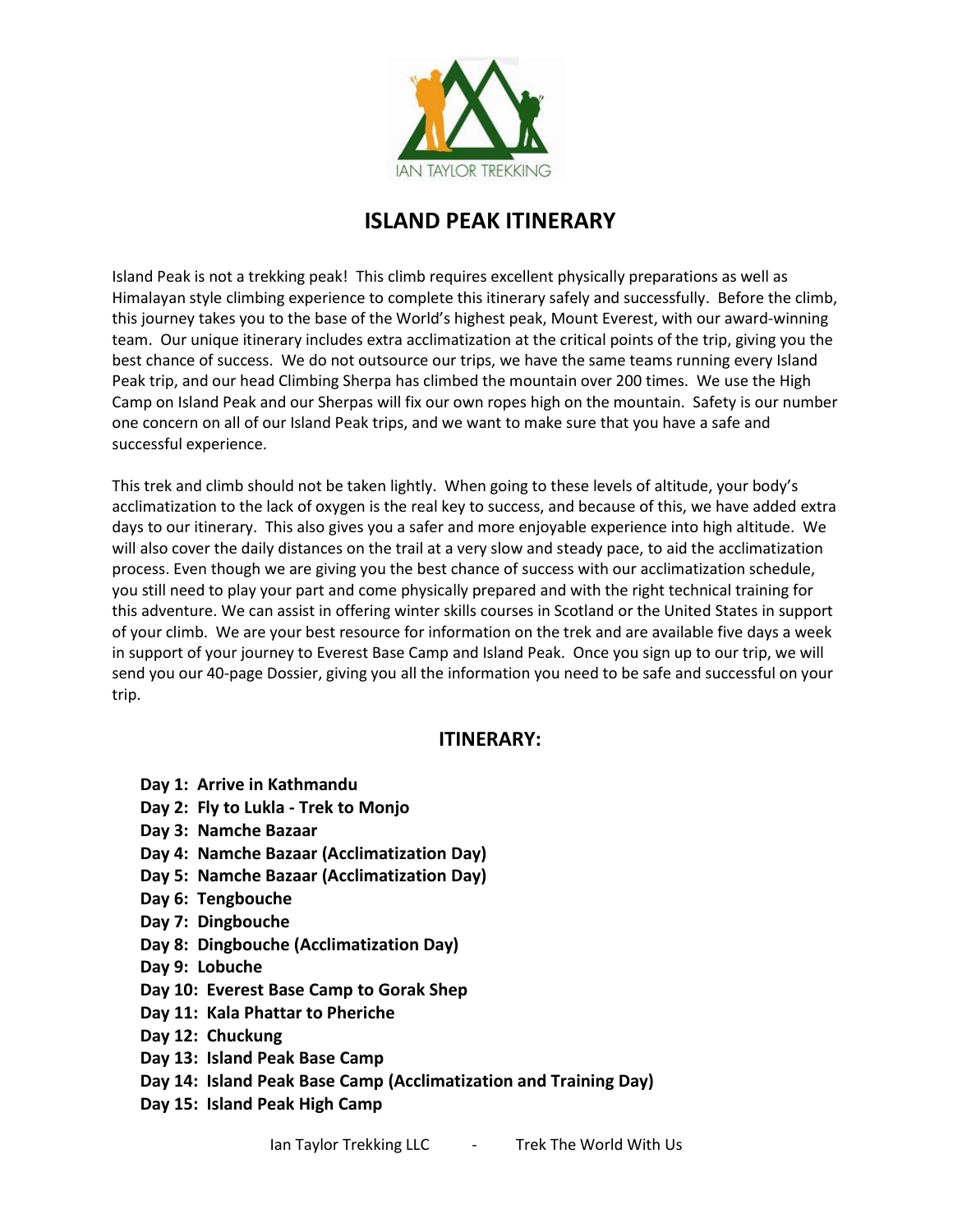

**Day 16: Summit Island Peak to Chuckung Day 17: Tengbouche** 

**Day 18: Namche Bazaar** 

**Day 19: Lukla** 

**Day 20: Fly to Kathmandu** 

**Day 21: Day of Leisure in Kathmandu before transfer to airport**

# **DETAILED ITINERARY:**

#### **Day 1: Arrive in Kathmandu – 1,400m/ 4,500 feet**

Arrive in Kathmandu International Airport as early as possible on this day. We will provide your airport transfer to the hotel we include for the night. All accommodations on the trek are on a shared basis. If you want to arrive in early, that is not a problem, we are happy to book additional nights in the hotel for you. We will have a group briefing this evening to go over the schedule for the coming days and answer any additional questions you may have.

### **Day 2: Fly to Lukla – Trek to Monjo – 2,850m/ 9,350 feet**

Fly from Kathmandu to Lukla. We will make an early morning start for the Twin Otter flight to Lukla (2,840m/9,317ft), the gateway to the Khumbu Region. This is an exciting flight, which should give a glimpse of Everest in the distance. In Lukla, we will meet the rest of our trek staff and set off straight away for our first night in the mountain village of Monjo. Depending on what time the flight arrives in Lukla, we may have to stop in the town of Phakding (2,600m/ 8,530 feet) for the night. Hopefully, the team will make it all the way to Monjo. Both villages are situated on the banks of the Dudh Kosi, which drains the whole of the Khumbu Region, and is the main trade route for the entire region. This can be the busiest part of the trail. Today we will walk for 3 hours to Phakding and a total of 5 hours to Monjo. The total distance is 8.8 miles/ 13 km to Monjo from Lukla.

#### **Day 3: Namche Bazaar – 3,440m/ 11,286 feet**

Today we will continue up the banks of the Dudh Kosi River, towards Namche Bazaar. Just past Monjo, we will officially enter the Sagarmatha National Park before following the trail through small villages. We will take a tea break along the way. After tea, the trail then crosses the confluence of the Dudh Kosi and the Bhote Kosi, on a high suspension bridge. The trail then climbs steeply uphill for about two hours to reach Namche Bazaar (3,440m/11,286 feet). This is a prosperous trading town and the capital of the Khumbu Region. Just across the valley to the east stand the peaks of Thamserku and Kangtega, both very impressive mountains. From Monjo, the trek today is approximately 4 hours and the total distance is 5 miles/ 8 km.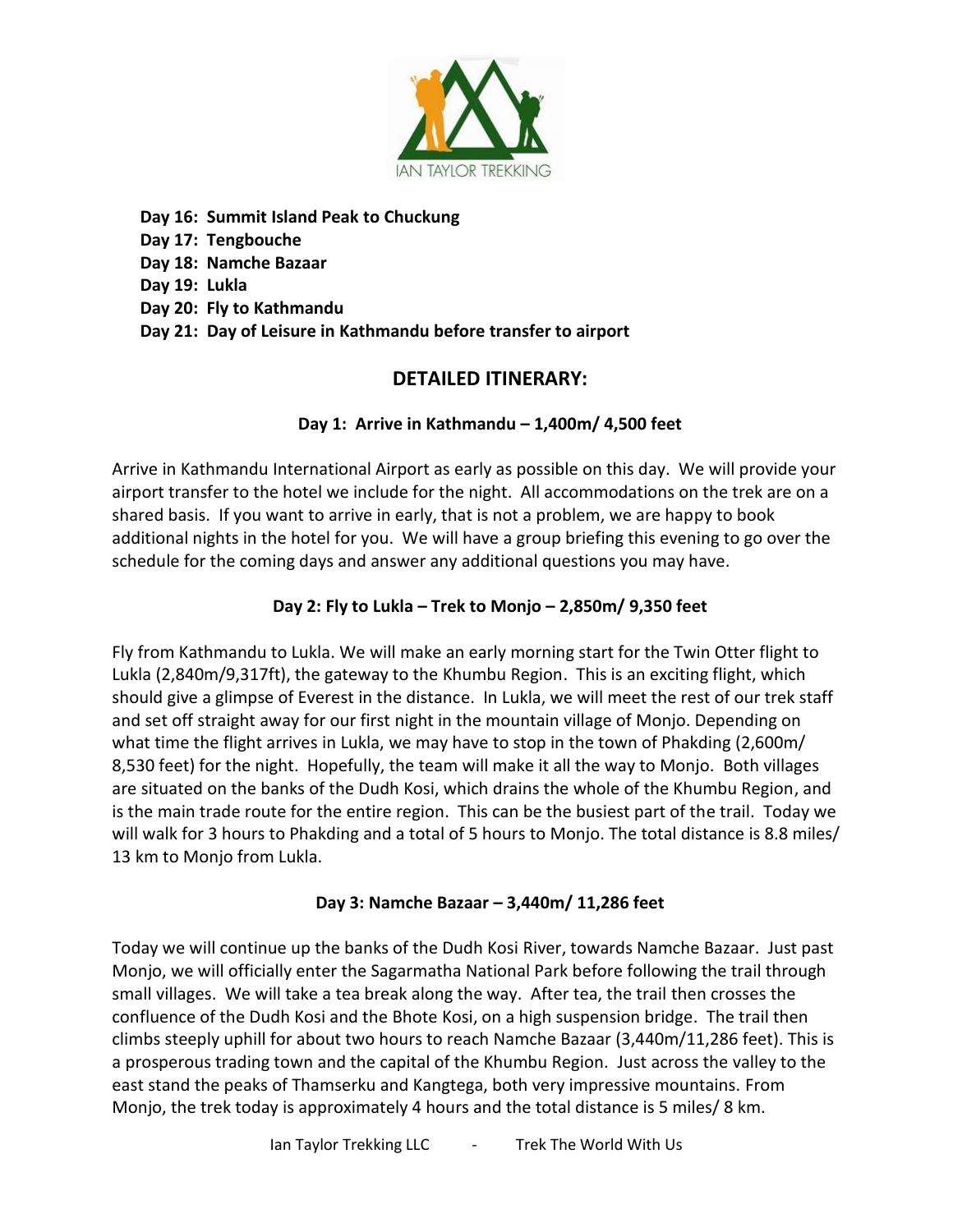

#### **Day 4: Namche Bazaar (Acclimatization Day) – 3,600m/ 11,800 feet reached**

Today is an acclimatization day where we will walk to the Sherpa Museum at 3,600m/ 11,811. From here you will have stunning views of Mount Everest and the surrounding mountains. The key is to rest, relax and acclimatize at this height and will make all the difference as we go to high and extreme altitude. The afternoon will be at leisure in Namche Bazaar, resting, eating, and enjoying the sites! Remember that it is still important to continue to drink 4-5 liters of water every day on the trail. Today, the walk up to the Sherpa Museum is only approximately 30 minutes.

#### **Day 5: Namche Bazaar (Acclimatization Day) – 3,900m/ 12,800 feet reached**

This is where our itinerary is different. Instead of heading up to 3,900m/ 12,800 feet and sleeping in Tengboche, we will stay in Namche another night giving you the best possible acclimatization program. During this critical acclimatization phase, we will spend time resting and trekking to higher altitudes to aid in the process. We will wake early for our acclimatization hike today, up to Shangbouche Hill at 3,900m/ 12,800 feet, for beautiful vistas of the whole Everest Region. The goal is to spend some time acclimatizing at this elevation before returning to Namche for lunch. The afternoon can be spent sampling the delights of the Namche Bakeries and local stores! The hike to Shangbouche Hill will take approximately four hours round trip.

# **Day 6: Tengbouche – 3,900m/ 12,800 feet**

Today we will leave Namche and trek to Tengbouche at 3,900m/ 12,800 feet. From Namche, the well-worn Everest trail contours around the side of the valley high above the Dudh Kosi. As we follow the path, we will get excellent views of the great peaks of the Khumbu; Everest, Lhotse, Nuptse and Ama Dablam. Passing by several villages, we will descend approximately 300m/ 984 feet down to the Dudh Kosi River, where we stop for lunch. After lunch, we will make the steep 700m/ 2,296 feet uphill climb to Tengbouche. This is the home of the impressive and famous Tengbouche Monastery. You can visit the Monastery or the local bakery this afternoon. The hike will be approximately 5 to 6 hours today and covers 7.5 miles/ 12 km.

#### **Day 7: Dingbouche – 4,350m/ 14,271 feet**

We will continue up the trail to Dingbouche today. Shaded by Rhododendron trees, the trail crosses an airy suspension bridge just beyond Debouche. From here, the trail continues approximately an hour before reaching the village of Pangbouche. From here, there are excellent views of Ama Dablam ('Mother's Charm Box') and where we stop for tea. If there is time, we may be able to visit the local Monastery, which was the first in the Everest Region.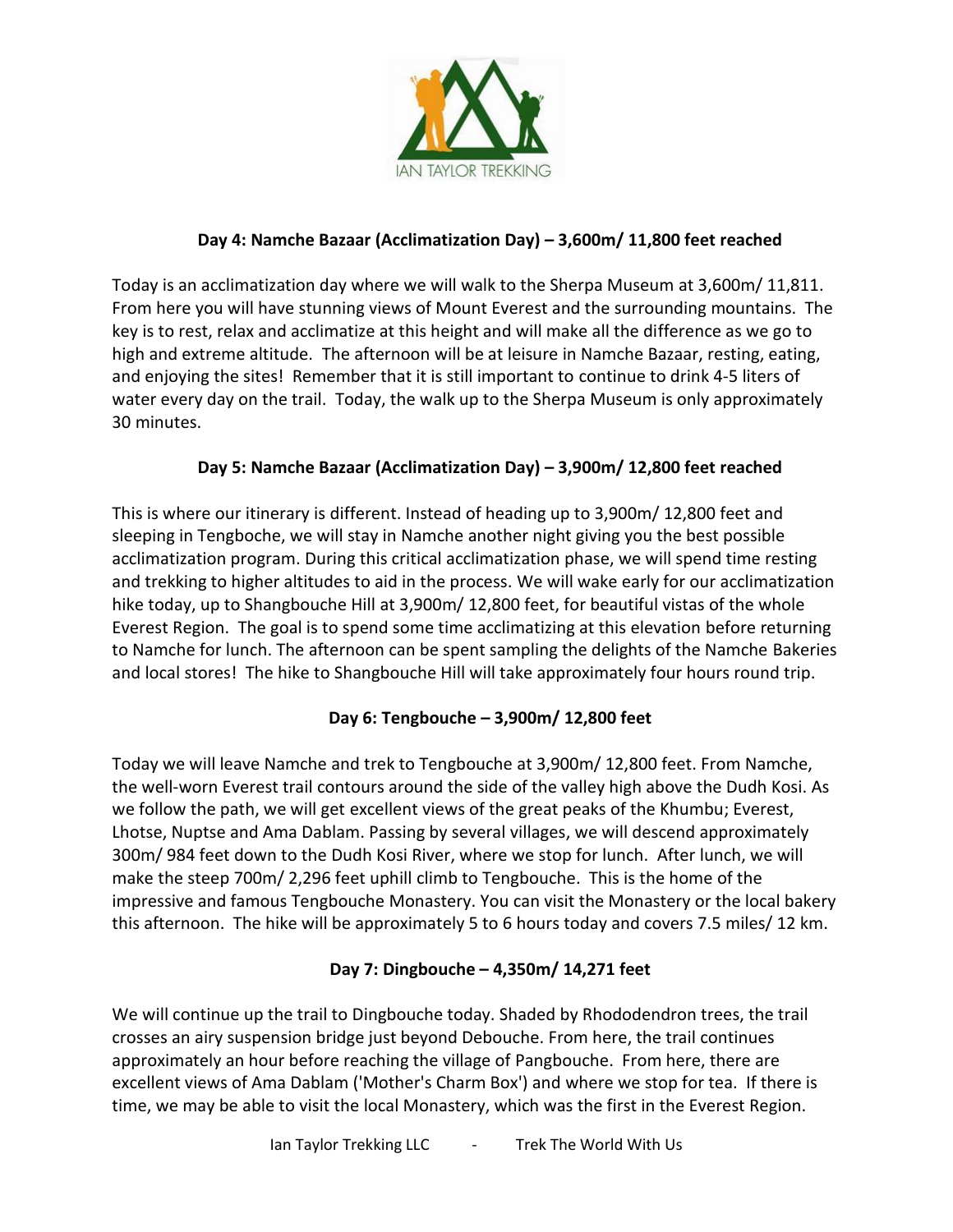

Contouring up the valley, we will re-cross the river and turn up the Imja Valley to reach the picturesque farming village of Dingbouche at 4,350m/ 14,271 feet above sea level. The hike will take approximately 5 – 6 hours today and cover 7.5 miles/ 12 km.

# **Day 8: Dingbouche (Acclimatization Day) - 4,900m/ 16,000 feet reached**

Today is spent as another acclimatization day at this critical elevation. Just above the town, while on our acclimatization hike, we will have stunning views of three 8,000/ 26,200 feet peaks; Makalu, Cho Oyu and Lhotse. Our goal today is to ascend to 4,900m/ 16,000 feet for some of the most beautiful views on the trip. This is one of Ian's favorite days of the trip! After enjoying the views and spending some time at this new elevation, we will descend back to Dingbouche for lunch. The afternoon will be free to enjoy the village of Dingbouche and relax before some more challenging days ahead. The trek today will be approximately 4 hours round trip and you will gain 550m/ 1,804 feet of elevation.

# **Day 9: Lobuche – 4,940m/ 16,207 feet**

Today we will trek to Lobuche, continuing along the upper trail towards Thukla at 4,620m/ 15,157 feet. Ahead of us is the Lobuje East Peak at 6,119m/ 20,075 feet, and to our left is the formidable north face of Taweche. After approximately three hours walking slowly, we reach the small collection of lodges at Thukla where we will stop for an early lunch. After lunch, we continue the walk up for approximately one hour uphill to the Everest Memorial. From the Memorial, there are outstanding views of Ama Dablam, Cholatse and Taweche. After leaving the Memorial, the trail continues gradually parallel to the famous Khumbu Glacier, that runs off Mount Everest. After approximately another hour, the trail will eventually lead to a small cluster of tea houses pleasantly situated at Lobuche at 4,940m/ 16,207 feet. The total trekking time will be approximately 5 – 6 hours today and you will cover 7.5 miles/ 12 km in distance.

# **Day 10: Gorak Shep (5,180m/ 17,126 feet) to Base Camp – 5,364m/ 17,600 feet**

Today is the day we trek to Everest Base Camp! We will be up early to start our trek to Gorak Shep, which takes approximately 3 hours to reach 5,180m/ 17,126 feet. Today is a very challenging day on the trail, as we cross glacial moraine on mixed rocky terrain with a lot of up and down hill to cover. Gorak Shep was the site of the 1953 Everest Expedition's Base Camp and where we will stop for an early lunch before continuing to Everest Base Camp. From Gorak Shep, we will traverse more glacial moraine, with landslide potential, for another two hours before reaching Everest Base Camp! Everest Base Camp sits on the Khumbu Glacier and weather depending, we will have time to explore this once and a lifetime chance to be at the base of the World's Highest Mountain! After approximately one hour here, we will retrace our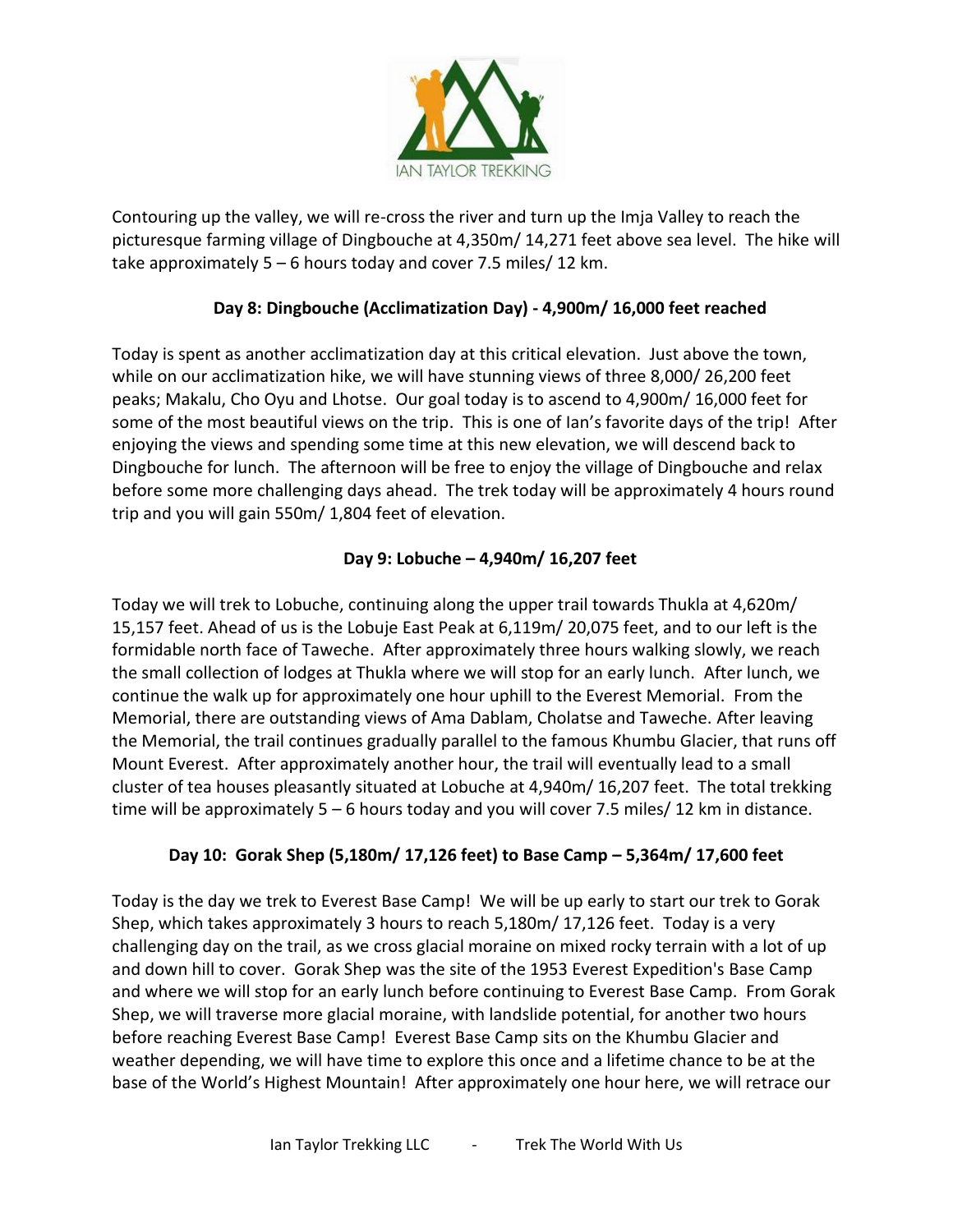

steps back to Gorak Shep, where we spend the night. Total trekking time today is approximately 7 hours and covers 6.2 miles/ 10 km in distance.

# **Day 11: Kala Patthar (5,645m/ 18,520 feet) to Pheriche – 4,200m/ 13,780 feet**

Today is another big day, but one to remember forever! Normally, the plan is to start hiking at around 4 am, because you want to arrive at the top of Kala Patthar just before sunrise. The trail from Gorak Shep leads steeply uphill all the way to the top of Kala Patthar at 5,645m/ 18,520 feet. This takes approximately 2 hours to reach the top and the views off Kala Patthar are spectacular and you will be rewarded with the famous view of Mount Everest! After enjoying the mountain views at the top, we will return to Gorak Shep, which takes about one hour. There, we will pack bags and have breakfast before continuing back down the trail. We will then retrace our steps through the Lobuche, the Everest Memorial and usually stop in Thukla for lunch. From here, we will take the lower trail to the village of Pheriche at 4,200m/ 13,780 feet, for the night. The total distance today is 11.2 miles/ 18 km and will take approximately 7 – 8 hours.

#### **Day 12: Chuckung - 4,700m/ 15,419 feet**

Today we will head to Chuckung at 4,700m/15,419 feet for our last night in a lodge for a few nights! Chuckung is a small settlement with some old and new larger lodges, where we spend the night. This is a 3-hour trek from Pheriche up to Chuckung. The first part of the trek is a steep ascent up a hill, followed by more gradual terrain, all the way into Chuckung. We will pass Dingbouche, where we spent two nights on the way up to Base Camp! On arrival, after a nice lunch, you will go through all climbing equipment and do some training in the afternoon. You will make sure your harness, crampons, Jumar, and all climbing equipment fits and is ready to use.

#### **Day 13: Island Peak Base Camp - 5,100m/ 16,732 feet**

We will wake up this morning, have breakfast and once all of the gear is loaded on the animals, we will make our way to Island Peak Base Camp at 5,100m/16,732 feet. We will follow the glacial moraine up out of Chuckung, before moving down toward the runoff from the Imja Lake. The trail weaves between small hills before coming out onto a flat sand plain, right in front of Island Peak and Lhotse. From here, we walk around the right-hand side of Island Peak, where which leads directly into Island Peak Base Camp. The amazing views of the entire Imja Valley are surrounding us throughout the hike today! It will take us approximately 3 hours trekking to reach Island Peak Base Camp. If time allows this afternoon and the weather is good, then we will spend a bit more time training today, in preparations for moving higher on the mountain.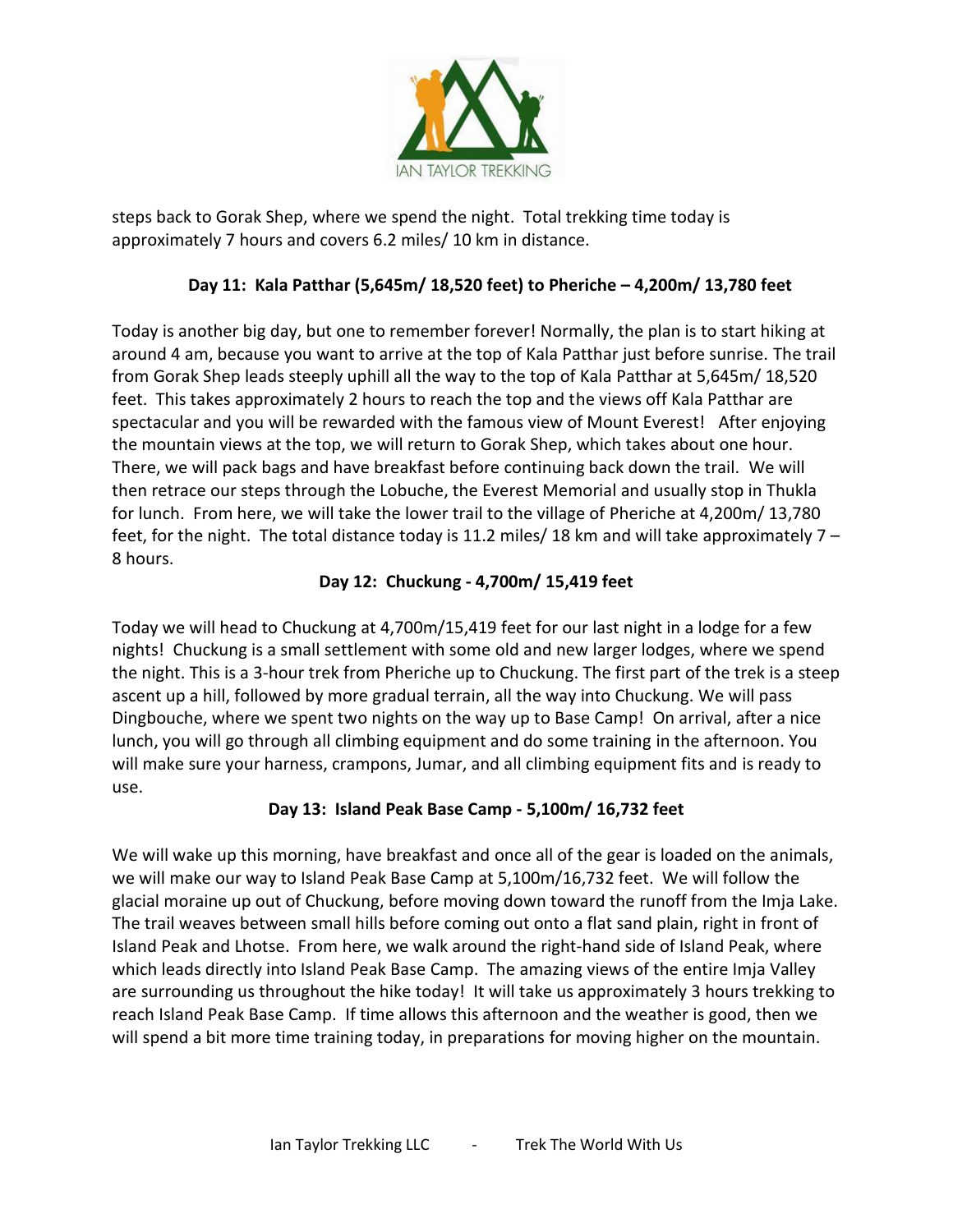

#### **Day 14: Island Peak Base Camp – 5,100m/ 16,732 feet - Training Day**

Today is spent in Island Peak Base Camp, doing extra training on steeper terrain, and making sure you are fully comfortable with your climbing equipment. We will spend the morning (or as much time as needed) training and doing final gear checks. Now it is time to rehydrate, eat, relax, and try to get a good night's sleep!

# **Day 15: Island Peak High Camp – 5,500m/ 18,044 feet**

We will be moving on to High Camp on Island Peak at 5,500m/18,044 feet. We will rest in Base Camp for the morning, pack up, and have lunch before moving higher. The initial hike takes us past the Imja Glacier and Lake, before we turn steeply uphill for approximately two hours. The trek into High Camp takes about 2 hours. You will now need to rest and rehydrate before leaving on the summit attempt the following morning.

#### **Day 16: Island Peak Summit – 6,189m/ 20,305 feet – Chuckung - 4,700m/ 15,419 feet**

Today is planned as our summit attempt on Island Peak 6,189m/20,305 feet, however this may be changed due to weather conditions. You will have to be flexible and listen to the guides as they will decide based on the weather. We will aim to leave at 2am, as this is a long hard climb and we will need to pace ourselves for a long day. We first hit rocky scree for 150m/492 feet before a scramble and traverse across to a steeper section of rock. This is a mixture of trekking and scrambling and is very strenuous. Once you hit 5,700m/18,700 feet the altitude slows the pace dramatically and the final steep rock section never seems to end. Once you dig deep, we top out onto a narrow ridge which takes us to the start of the glacier and crampon point. At crampon point, we will put on our harness and crampons, get out our ice axe and rope up to climb across the glacier. From here, we make our way across the glacier. Depending on the conditions, there could be ladder crossings, steep climbing sections up and down and large crevasses to cross. This can take us approximately anywhere from  $1 - 2$  hours to reach the base of the Headwall, depending on conditions.

Once we reach the Headwall, we will take a break as our Sherpa team get to work setting the route. Our expert Sherpa team will fix our own climbing rope up the Headwall to ensure the route up the 150m/ 492 feet section, on a 50-65-degree angle, is set up safely. After the strenuous climb up the Headwall, you will reach the summit of Island Peak! The views off the summit are nothing short of spectacular! The summit is very small, and you always need to remain clipped into the rope. After you have enjoyed the views and taken all the pictures you can, we will then prepare to head back down the Headwall. The abseil down the Headwall needs to be done in a controlled manner, so that we can move quickly as a team off the glacier. This is why you need to be fully prepared and trained to abseil on a fixed line safely.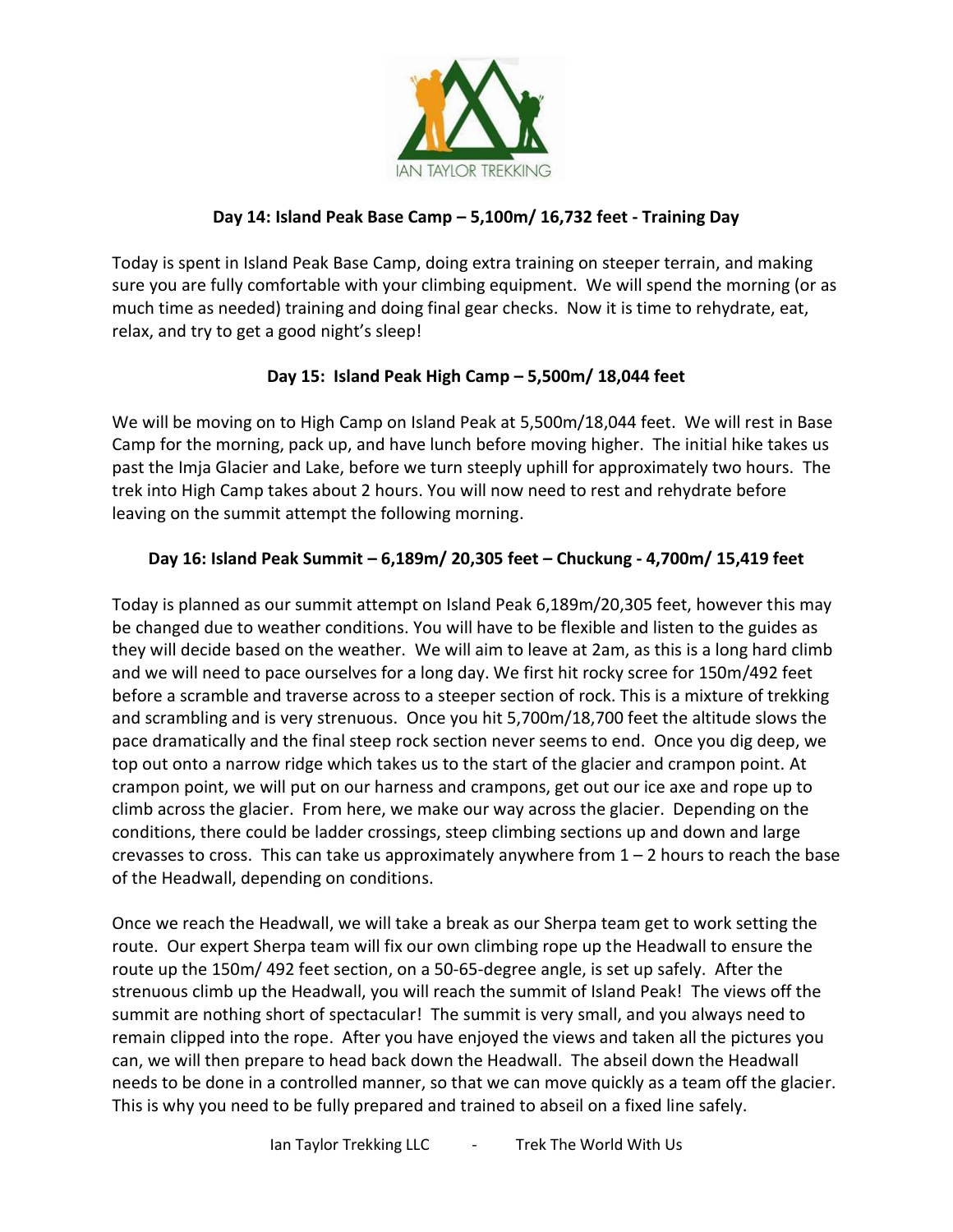

Once off the Headwall, we will rope back up and retrace our steps through the glacier, back to crampon point. From here, we can take off our climbing equipment and continue down the trail back to High Camp. Once we reach Camp, we will take a short rest, pack up our gear and move lower down the trail for one hour, to Base Camp for a meal. If time allows, then we will continue further down the trail to Chuckung, which takes approximately 2 hours. Once in Chuckung, we will enjoy a warm meal and quickly head to our well-deserved night of sleep in our beds!

# **Day 17: Tengbouche – 3,900m/ 12,795 feet**

After a great night's sleep and a hearty breakfast, we will start to hike back down the trail. From Chuckung, it will take approximately one hour to reach Dingbouche, before we follow the main Everest trail back through Shomare and Pangbouche. After Pangbouche, we will cross the river before heading back uphill into Tengbouche for the night. If you feel up for it you can visit the Monastery or the local bakery, otherwise another good night's sleep will help you recover and prepare for another long day tomorrow. The total trek today is approximately  $4 - 5$  hours.

# **Day 18: Namche Bazaar – 3,440m/ 11,286 feet**

From Tengbouche, the trail continues downhill for one hour, until we reach the river. From here, there is a one hour and thirty-minute ascent, back up to the Ama Dablam View Guesthouse, where we will have a short tea break. There is another approximately hour and thirty minutes before we reach Namche Bazaar by lunchtime. This hike should take 4 hours. It is now time to take a shower, relax and get some rest!

# **Day 19: Lukla – 2,850m/ 9,350 feet**

Today is the final day of trekking!! It will be another long day as we must get all the way back to Lukla for the night. The day starts with a one-hour descent from Namche, back to the high suspension bridge. Following the river from here, you will have to trek up and down stairs and trails, retracing our steps back to Phakding, where we will stop for lunch. After lunch, it will be a gradual two-and-a-half-hour ascent back into Lukla at 2,850m/ 9,350 feet. The hike today will take approximately 8 hours and we will not reach Lukla until late afternoon. The distance covered today is 13 miles/ 21 km and you will enjoy your final night spent in the Everest Region tonight.

# **Day 20: Fly to Kathmandu – 1,400m/ 4,500 feet**

We will wake early today and have breakfast before returning to the Lukla Airport for the flight back to Kathmandu. If the weather is cooperating, then you would be back in the hotel in Kathmandu by early morning! You can spend the day at Leisure in Kathmandu, enjoying the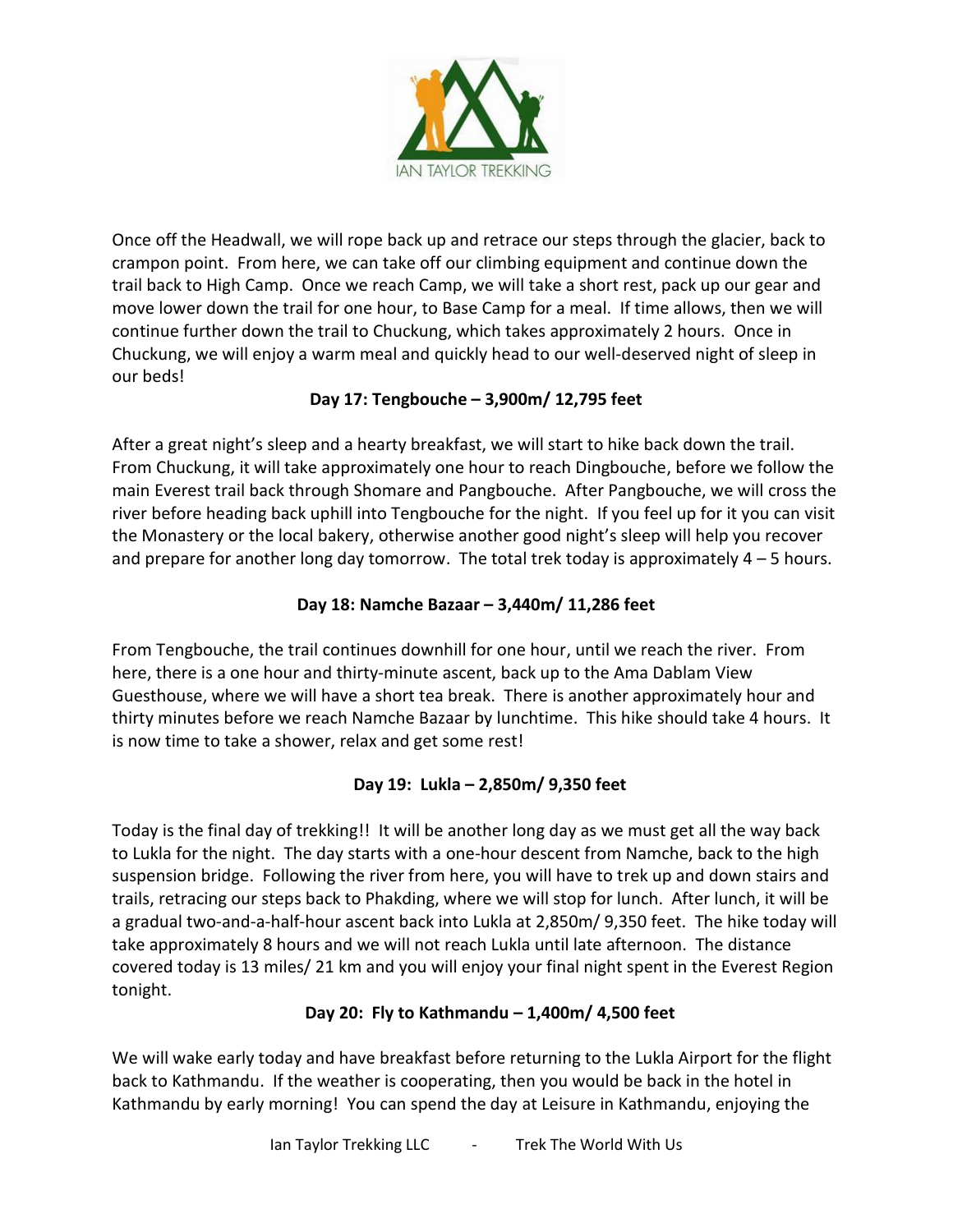

sites, including Pashupatinath, Swayambhunath and the districts of Bhaktapur and Patan. Durbar Square is also on the essential list, as is the shopping area of Thamel or get a treatment at one of the many spas in Kathmandu. We include a celebration team dinner in a nearby restaurant and the night in the hotel is also included on a shared basis.

#### **Day 21: Kathmandu**

Today is the final day of our itinerary. We recommend that you do not book your return flight until no earlier than the evening on this day. That will be critical if there are any delays getting out of the mountains on the day before. We include your return transfer back to the international airport for your onward journey. If you want to spend any extra time in Kathmandu, we are happy to book additional nights for you in the hotel.

#### **Important Notes:**

Every effort will be made to keep to the above itinerary, but as this is adventure travel in a remote mountain region, we cannot guarantee it. Weather conditions, road conditions, vehicle breakdowns and the health of participants can all contribute to changes. The trek leader will try to ensure that the trip runs according to plan, but an easy-going nature will be an asset!

One of the main disruptions may come from weather related delays. Please note that often the Kathmandu-Lukla-Kathmandu flight gets delayed by a few hours or may even be canceled for one, two, or more days due to unfavorable weather conditions. These conditions may arise even in the best seasons. Hence, in such cases, you must be prepared for long waits either at Kathmandu or Lukla airports, as this can happen either at the start or end of the trek or even both! If flights are not flying due to the weather, the only option that might be available to get you in to Lukla, might be to take a private helicopter at an additional cost. Our team on the ground will be ready to organize helicopters in such conditions. More information on this will be in our Dossier if you do sign up to the trip.

We are your number one resource for the trip and if you sign up to one of our trips, we will send out a 45+ page Dossier with an itemized kit list and further information on how to fully prepare for the trip. While you are waiting for the Dossier, here is a very useful page on the Island Peak Climb: [https://iantaylortrekking.com/blog/all-you-need-to-know-about-climbing](https://iantaylortrekking.com/blog/all-you-need-to-know-about-climbing-island-peak/)[island-peak/.](https://iantaylortrekking.com/blog/all-you-need-to-know-about-climbing-island-peak/)

# **The Cost Includes:**

- 4 Guides for every group of 10 trekkers
- Internal flights Always aim to have first few rounds of flights per day
- Professional trekking and climbing guides